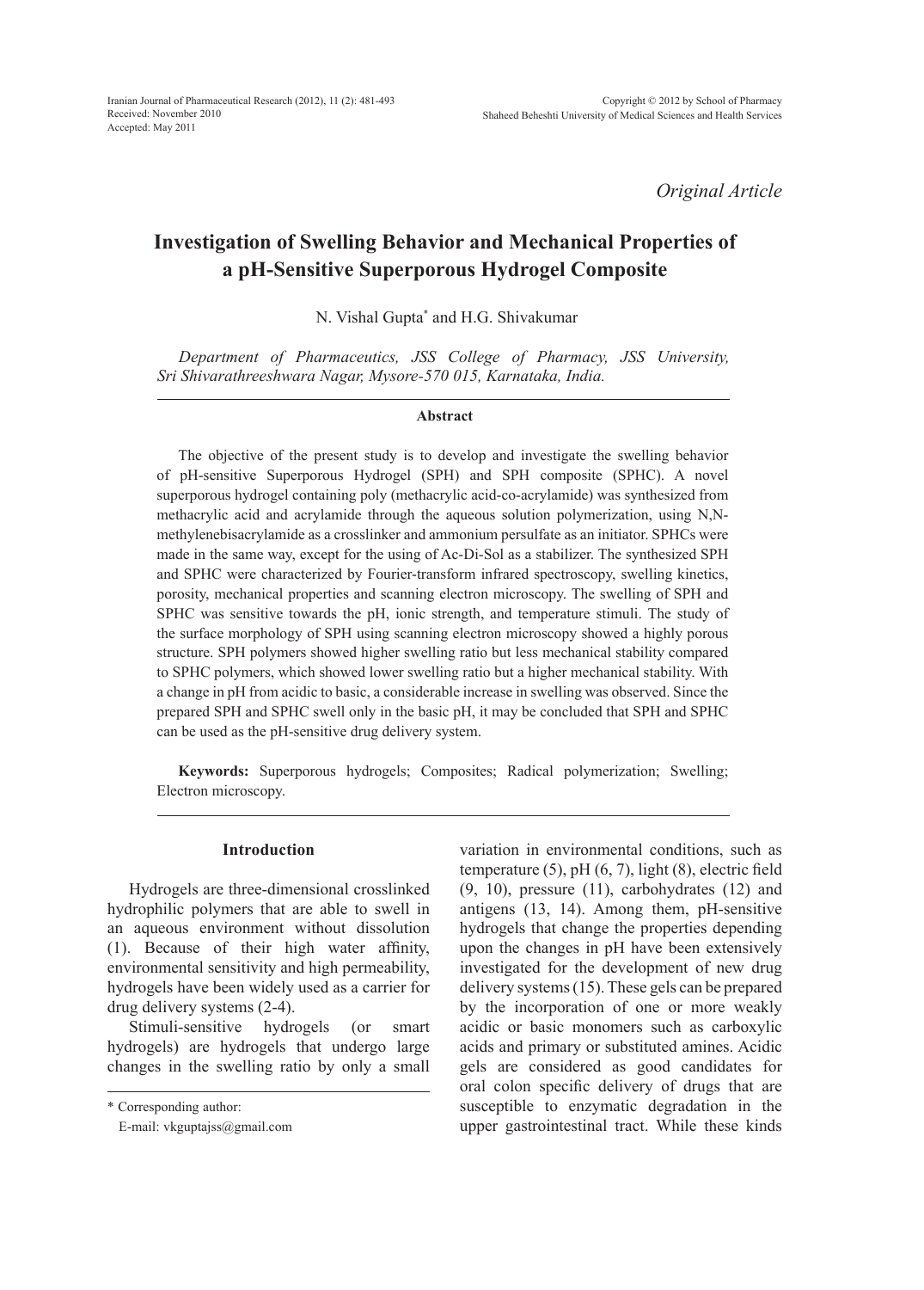of systems have slow equilibrium degree of swelling in acidic medium of stomach, their swelling degree increases as it passes down the gastrointestinal tract due to an increase in pH (16, 17). Although the swelling ratio changes greatly by a small change in an environmental factor, the kinetics of such changes has been slow. These hydrogels respond to the conditions in the order of hours to days, depending on their sizes. The response time has been shortened by reducing the dimensions of the hydrogels. Quite frequently, the diameter of particles or rods, and the thickness of sheets or membranes are brought to very small values to minimize the diffusion length of absorbed water. Dependence on the shape and size of these systems, however, limits their applications, especially when large structures are needed.

An alternative approach of making fast responsive hydrogel systems has been preparing the comb-type polymers. Comb-type polymers having hydrophobic pendant chains are known to collapse much quicker than conventional hydrogels (18). The increase in shrinking rate was, however, not associated with an increase in swelling rate.

Superporous hydrogels and their composites have been used for the development of gastroretentive devices, intestinal targeting of drugs and in fast dissolving tablets. Superporous hydrogels have also been developed and used as an appropriate carrier for the oral delivery of peptide and protein drugs (19, 20). Because of large numbers of interconnected pores that form the open channel structure, SPH and SPHC possess fast swelling and high swelling ratio (21, 22). Due to their high swelling ratio and carboxylic groups in their structure, these polymers have the capabilities of inhibiting proteolytic enzyme and opening the intercellular tight junctions that impede the absorption of hydrophilic macromolecular drugs. Besides, SPH and SPHC are safe excipients and do not cause any damage to the intestinal mucosal membranes and Caco-2 cell monolayers (23, 24).

In our previous work, we have synthesized poly (methacrylic acid-co-acrylamide) superporous hydrogels as pH-sensitive drug delivery systems for Pantoprazole Sodium (25). The objective of this study is to prepare and study the swelling behavior of superporous hydrogels and their composites employing acrylamide and methacrylic acid as monomers and methylene bisacrylamide as crosslinking agent. The composite material used was Ac-Di-Sol (croscaramellose sodium). In order to improve the mechanical strength of the fully swollen SPH, SPHCs were prepared by adding Ac-Di-Sol during their synthesis. In this study, we have emphasized upon the high swelling capacities and mechanical properties with a focus on stimuli-sensitive swelling and water-retention capacities which were highly demanded when the polymers were developed as a potential drug delivery system. Therefore, the pH, salt and thermosensitive swelling of the SPH and SPHC were investigated in this study.

## **Experimental**

Acrylamide (AM) and Sodium bicarbonate were purchased from Loba Chemie, India. Methacrylic acid (MAA) was obtained from Aldrich, Germany. *N*,*N*-methylenebis-acrylamide (BIS) and Pluronic-F127 (PF127) were supplied by Sigma Germany. Tetramethylethylenediamine (TEMED) and Ammonium persulphate (APS) were provided by Ranbaxy Fine Chemicals India. Ac-Di-Sol was a gift from Dr. Reddy's Labs, India. MAA was distilled under reduced pressure before the use. All other reagents used were of analytical grade.

#### *Synthesis of superporous hydrogels*

Superporous hydrogels were synthesized by the following procedure (25, 26). All ingredients except for sodium bicarbonate and Ac-Di-Sol were used as solution in distilled water. The following components were added sequentially into the glass test tube (with inner diameter of 16 mm and height of 100 mm) at ambient temperature: 300 µL of 50% AM, 150 µL of 50% MAA, 40 µL of 2.5% BIS, 30 µL of 10% PF127, 20 µL of 20% APS and 20 µL of 20% TEMED. The test tube was extensively mixed after adding each component. The pH was adjusted to 5.0 using sodium hydroxide solution. After 120 s, 100 mg of Sodium bicarbonate was added to the mixture, and the tube was vortexed.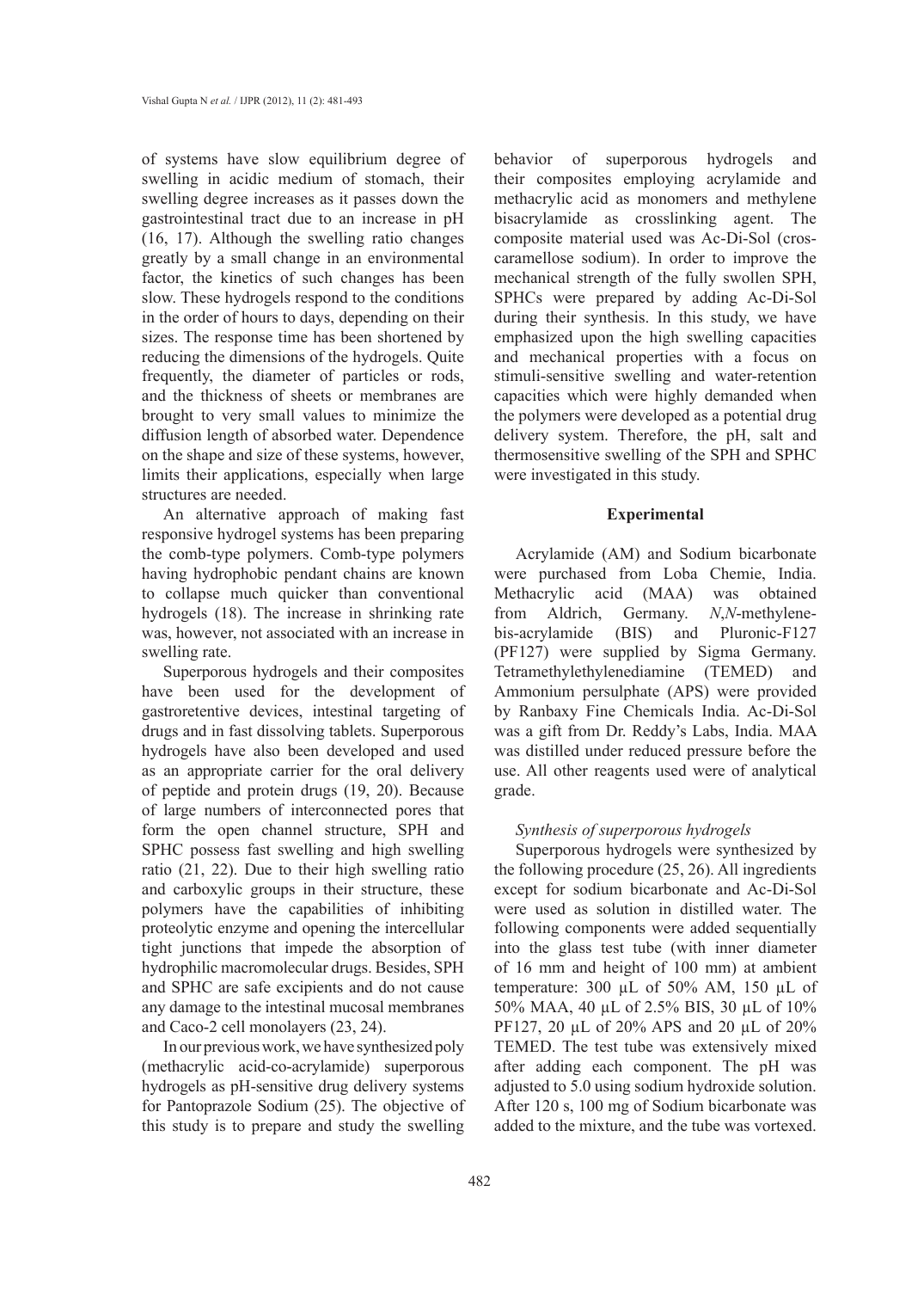

**Figure 1.** Diagrammatic representation of the general procedure for making superporous hydrogel.

Polymerization was allowed to continue for 30 min at room temperature. The synthesis of SPHCs was similar to SPH. Ac-Di-Sol was added to the monomer mixture after adding APS and before adding TEMED. Three different amounts of Ac-Di-Sol, *i.e*. 100, 200 and 400 mg were used and the composites were designated as  $SPHC<sub>100</sub>$ ,  $SPHC<sub>200</sub>$  and  $SPHC<sub>400</sub>$ . The synthesized polymers were dialyzed against distilled water for 4 days in order to remove the unreacted components. The polymers were further dialyzed and dehydrated against absolute ethanol for 2 days. Thereafter, the polymers were put in an oven at  $60^{\circ}$ C for 24 h for complete drying. They were then cut into 5 mm thick circular discs and used for further studies. The synthesis procedure is diagrammatically represented in Figure 1.

#### *Swelling studies*

A completely dry, pre-weighed disc-shaped SPH and SPHC was weighed and then immersed in excess of swelling medium. At various time intervals, the hydrogel was removed from the solution and weighed after excessive solution on the surface was blotted. Data presented in this experiment was the mean values of triplicate measurements. Results were calculated according to the following equation:

$$
Q = (M_s - M_d) / M_d
$$

Here,  $Q$  is the swelling ratio,  $M_s$  is the mass

in the swollen state and  $M_d$  is the mass in the dried state (27).

Five NaCl solutions ( $pH = 7.4$ ) with different ionic strengths (0.0001-1 M) were used to evaluate the salt effect on the swelling of  $SHIC_{100}$ . Different salt solutions (NaCl, CaCl<sub>2</sub> and AlCl<sub>3</sub> pH = 7.4, ionic strength =  $0.01$  M) were also used for evaluating the ionic effect. To study the pH sensitivity of the  $SPHC_{100}$ , HCl or NaOH solutions with defined pH of 1.0, 2.0, 3.0, 4.9, 6.2 and 7.4 was used. To determine the effect of temperature on the swelling kinetics of SPHC<sub>100</sub>, deionized water at 20, 30, and 40<sup>o</sup>C was used as the swelling media.

Pulsatile pH-dependent swelling of the SPH and SPHC<sub>100</sub> was evaluated at  $37^{\circ}$ C with alternation of swelling medium between the HCl buffer solution ( $pH = 1.2$ ) and phosphate buffered solution (PBS, pH 7.4). The hydrogels were first swollen in HCl solution ( $pH = 1.2$ ) for 30 min. The swollen hydrogels in the HCl solution were weighed at each given time and transferred to the PBS buffer. The same procedures were performed for swelling in PBS before the swollen hydrogels were transferred back to the HCl solution. The hydrogels were transferred to the alternating solutions every 30 min (28).

#### *Porosity measurement*

For porosity measurement, the solvent replacement method was used. Dried hydrogels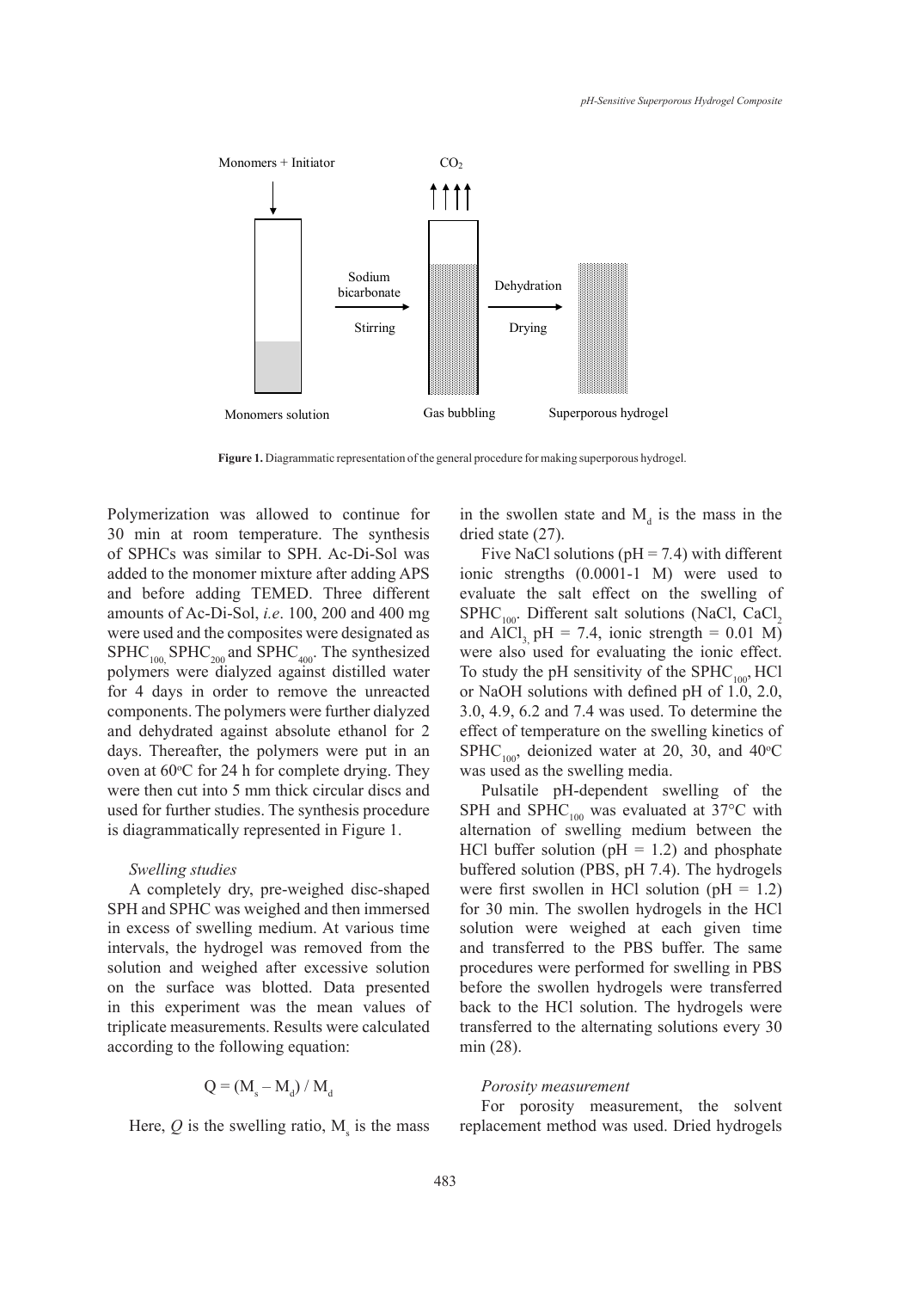were immersed in absolute ethanol overnight and weighed after that the excess ethanol on the surface was blotted. The porosity was calculated from the following equation:

$$
Porosity = (M_2 - M_1) / \rho V
$$

Here,  $M_1$  and  $M_2$  are the mass of hydrogel before and after the immersion in absolute ethanol, respectively;  $\rho$  is the density of absolute ethanol and V is the volume of the hydrogel (29).

#### *Determination of void fraction*

The void fraction was calculated by the following equation:

# Void Fraction = Dimensional volume of the hydrogel / Total volume of pores

The void fractions inside SPHs and SPHCs were determined by immersing the hydrogels in PBS upto equilibrium swelling. The dimensions of the swollen hydrogels were measured and by using these data, sample volumes were determined as the dimensional volume. In the meantime, the amount of absorbed PBS into the hydrogels was determined by subtracting the weight of dried hydrogel from the weight of swollen hydrogel. This value is given as the total volume of pores in the hydrogels (30).

## *Water retention*

The following equation was used to determine the water retention capacity ( $WR$ <sub>c</sub>) as a function of time:

$$
WR_t = (W_p - W_d) / (W_s - W_d)
$$

Here,  $W_d$  is the weight of the dried hydrogel,  $W_s$  is the weight of the fully swollen hydrogel, and  $W_p$  is the weight of the hydrogel at various exposure times. For the investigation of the water-retention capacity as a function of the time of exposure at 37°C of the hydrogels, the water loss of the fully swollen polymer at timed intervals was determined through gravimetry (31).

## *Mechanical properties*

The compressive strengths of SPH and SPHC

were determined using a bench comparator. Briefly, after that the fully swollen hydrogel was put longitudinally under the lower touch of a bench comparator, different scale loads were successively applied on the upper touch until a point was reached when the hydrogel could not support any more weight and completely fractured.

The pressure at that point was defined as penetration pressure (PP) and could be calculated based on the following equation:

$$
PP = F_{u}/S
$$

Here,  $F_{\rm u}$  is the ultimate compressive force at complete breakage of polymer and *S* is the contact area of the lower touch (32).

*Fourier transform infrared (FTIR) spectroscopy*

The chemical structure of the synthesized hydrogels was investigated by using Fourier Transform Infrared spectroscopy. The FTIR spectrum was recorded over the range of 400 - 4000 cm-1 by KBr pellet method using Fourier-Transform Infrared (FT-IR) spectrophotometer, (Shimadzu, FT-IR 8400S, Japan).

## *Scanning electron microscopy (SEM)*

The surface morphology and porous structures of dried SPH and SPHC were examined by Scanning Electron Microscopy. Dried superporous hydrogels were fixed on a scanning electron microscope sample holder with a double sided adhesive tape and coated with a layer of gold of 150 Å for 2 min using a sputter coater (Edwards 3-150 Å, England) in a vacuum of  $3x10^{-1}$  atm of argon gas. The sample was then examined using a scanning electron microscope (Jeol JSM T20, Tokyo, Japan).

## **Results and Discussion**

#### *Synthesis of superporous hydrogels*

The superporous hydrogels were synthesized using a solution polymerization technique with AM and MAA as monomers, BIS as a crosslinker, sodium bicarbonate as a blowing agent, APS as an initiator, and TEMED as a catalyst. The combination of APS and TEMED will initiate the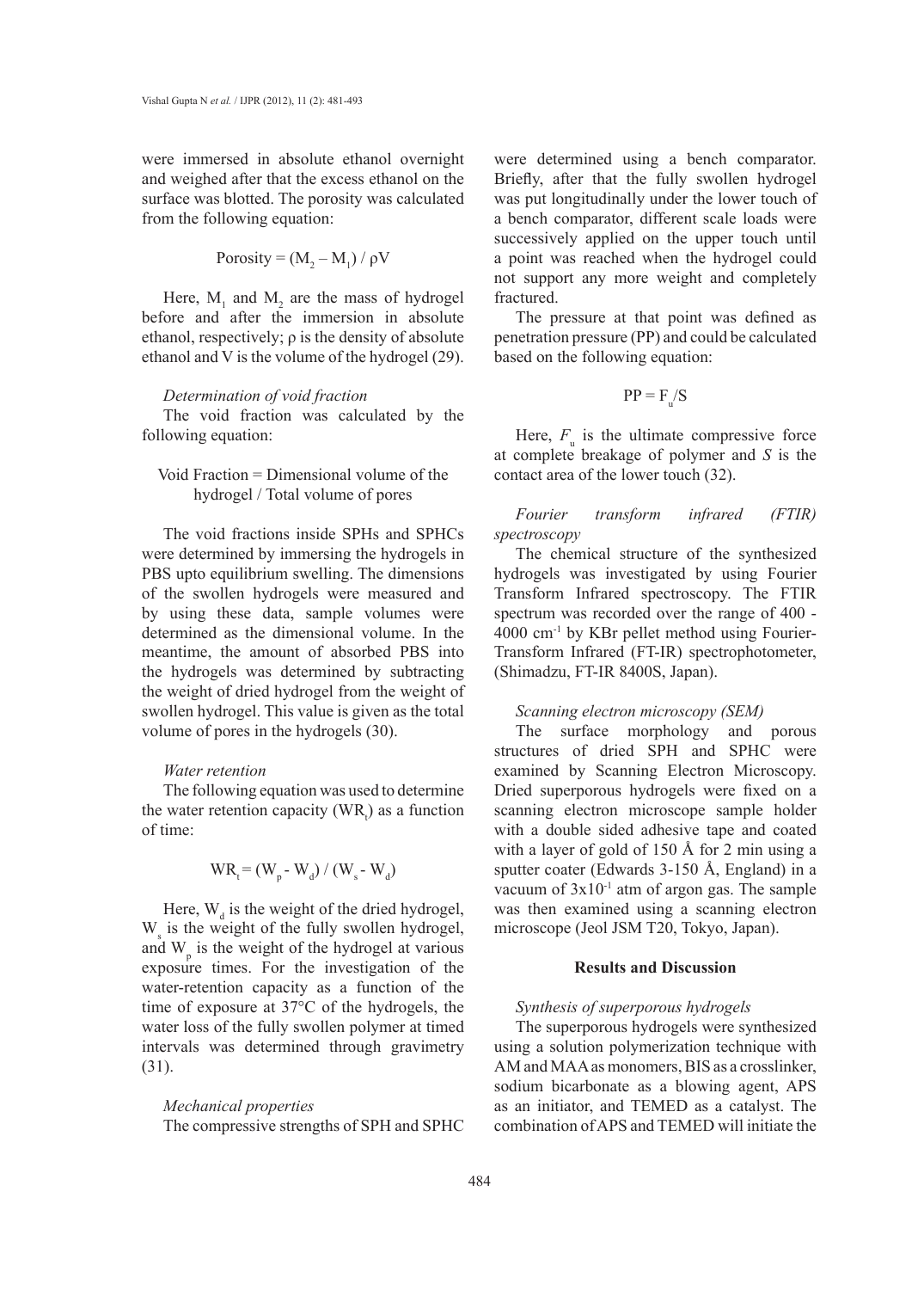

**Figure 2.** Mechanism of synthesis of pH sensitive poly (acrylamide-co-methacrylic acid) superporous hydrogel.

radical polymerization. The radicals formed will then attack the double bonds of AM and MAA, and also to a less extent to the double bond of BIS. Subsequently, the double bonds will be opened and the monomers will covalently bind to each other and form a long aliphatic chain. These chains are subsequently cross-linked through the added cross-linker. The mechanism of synthesis is depicted in Figure 2. PF127 as a surfactant poly(ethylene oxide)-poly(propylene oxide)-poly(ethylene oxide) triblock copolymer, did not contribute to the chemical structure of the polymer, but could stabilize the generated foam through lowering the film-air interfacial tension and increasing the film viscosity. To obtain superporous hydrogel with well-distributed pores, gelling ought to occur when the foam took place. In superporous hydrogel composites, Ac-Di-Sol (a stabilizer) was used for introducing additional mechanical stability of the polymer through the physical entanglement of polymer chains with Ac-Di-Sol fibres.

Foaming and gelation reactions should take place simultaneously to obtain the wellestablished porous structures. The gelation reaction takes place only at the pH of 6-7. When gelation times are not short enough, bubbles are not stabilized but collapsed during the gelation reaction. On the other hand, the foaming reaction took place only at the acidic conditions (pH lower than 6). When sodium bicarbonate was added to the monomer solution, it was reacted with acid to start the foaming process. In the meantime, the pH of the solution was increased to 7-8 since an excess amount of sodium bicarbonate had been used. As sodium bicarbonate is decomposed to release carbon dioxide gas in acidic conditions and this decomposition reaction neutralizes the medium (increases the pH), the addition of certain amount of sodium bicarbonate eventually induced the gelation reactions at medium pH (21).

*Effect of temperature on the swelling capacity* Swelling behaviors of the SPHC $_{100}$  at different temperatures are shown in Figure 3. As the temperature increased from 20 to 40°C, the polymer swelled faster, and the equilibrium swelling ratio was enhanced accordingly. This was due to the disentanglement of interpenetrated polymeric chains and destruction of hydrogen bonding between polymer molecules. At a higher temperature, the chain mobility was increased which facilitated the network expansion (33). Such temperature responsiveness was also attributed to the high porosity of the  $SPHC_{100}$ as the more pores would enhance the uptake of water during swelling in comparison with less porous hydrogels (34).

## *Effect of the ionic strength on the swelling capacity*

The effect of the ionic strength on the swelling capacity is shown in Figure 4. It shows that an increase in the ionic strength within the range of 0.001-1 M yields a significant decrease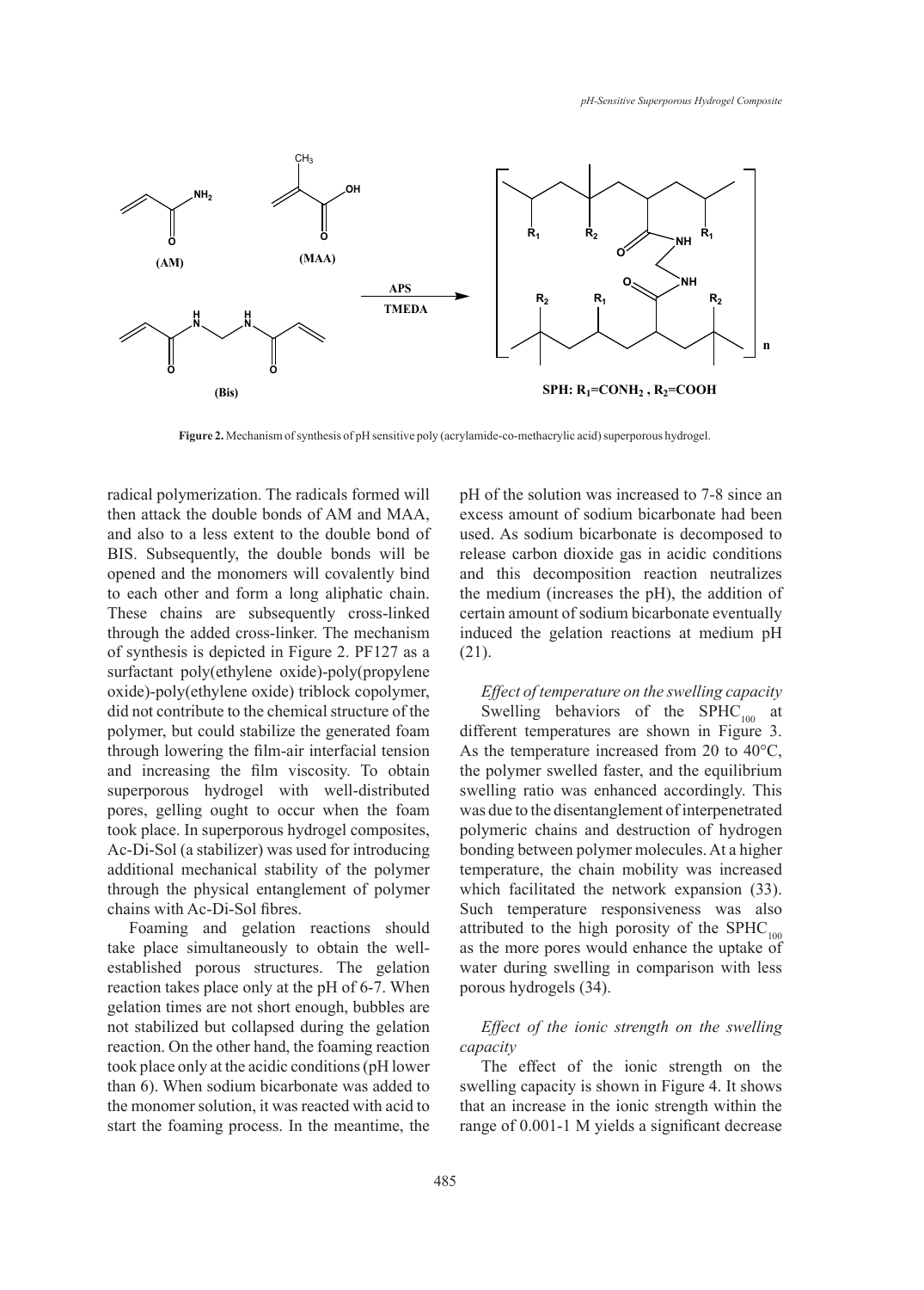

**Figure 3.** Swelling kinetics of SPHC<sub>100</sub> in deionized water at ( $\bullet$ ) 20, ( $\blacksquare$ ) 30, and ( $\bullet$ ) 40°C (n = 3, mean  $\pm$  standard deviation).

in the swelling ratio of  $SPHC_{100}$ . When the ionic strength was less than 0.001 M, it did not affect the swelling behavior of  $SPHC_{100}$ . The sensitive swelling of the anionic  $SPHC<sub>100</sub>$  towards ionic strength was attributed to the change in the charge distribution on the surface of the gel network. As the concentration of cations in the swelling medium increased, a stronger ''charge screening effect'' of the additional cations was achieved, causing imperfect anion-anion electrostatic repulsion and a decreased osmotic pressure difference between the polymer network and the external solution. Therefore, swelling of  $SPHC_{100}$  was decreased. When the ionic strength was lesser than 0.001 M, the solution lacked enough ions to shield the polymer chains from one another, leading to an inappreciable influence on the swelling of the  $SPHC_{100}$ .

Generally, the swelling capacity of ionic hydrogels in salt solutions is significantly decreased compared to the values in distilled water. This phenomenon can be explained on the basis of osmotic pressure developed due to the unequal distribution of ions in the medium and the polymer network. The ions attached to the polymer network are immobile and considered to be separated from the external solution through a semi-permeable membrane. When the hydrogels are placed in pure water, the maximum osmotic pressure develops and hence the maximum

swelling is achieved. When the polymer is in salt solution, the development of osmotic pressure is much lower since the external solution contains Na<sup>+</sup> and Cl<sup>-</sup>. When swollen hydrogel is put in the solutions of varying concentrations of NaCl, the presence of Na<sup>+</sup> ions in the outer solution causes a decrease in the osmotic swelling pressure which operates due to the difference of counter ions in the gel phase and solution phase. With the increase in concentration of Na+ ions in the swelling medium, the difference between the concentration of counter ions in the gel phase and solution phase decreases, thus causing a decrease in the equilibrium water uptake of hydrogel sample. Therefore, the swelling is drastically reduced. Swelling is related to the concentration of the salt solution as follows:

## Swelling =  $k$  [salt]<sup>-n</sup>

Here, *k* and *n* are constants for an individual superporous hydrogel. The *k* value gives the swelling at a high concentration of salt and the *n*  value is a measure of salt sensitivity.

In the case of salt solutions with multivalent cations, 'ionic crosslinking' at the surface of the particles is another factor for the appreciable decrease in swelling capacity. According to Figure 5, the decrement in swelling amounts is strongly dependent on the type and concentration of salt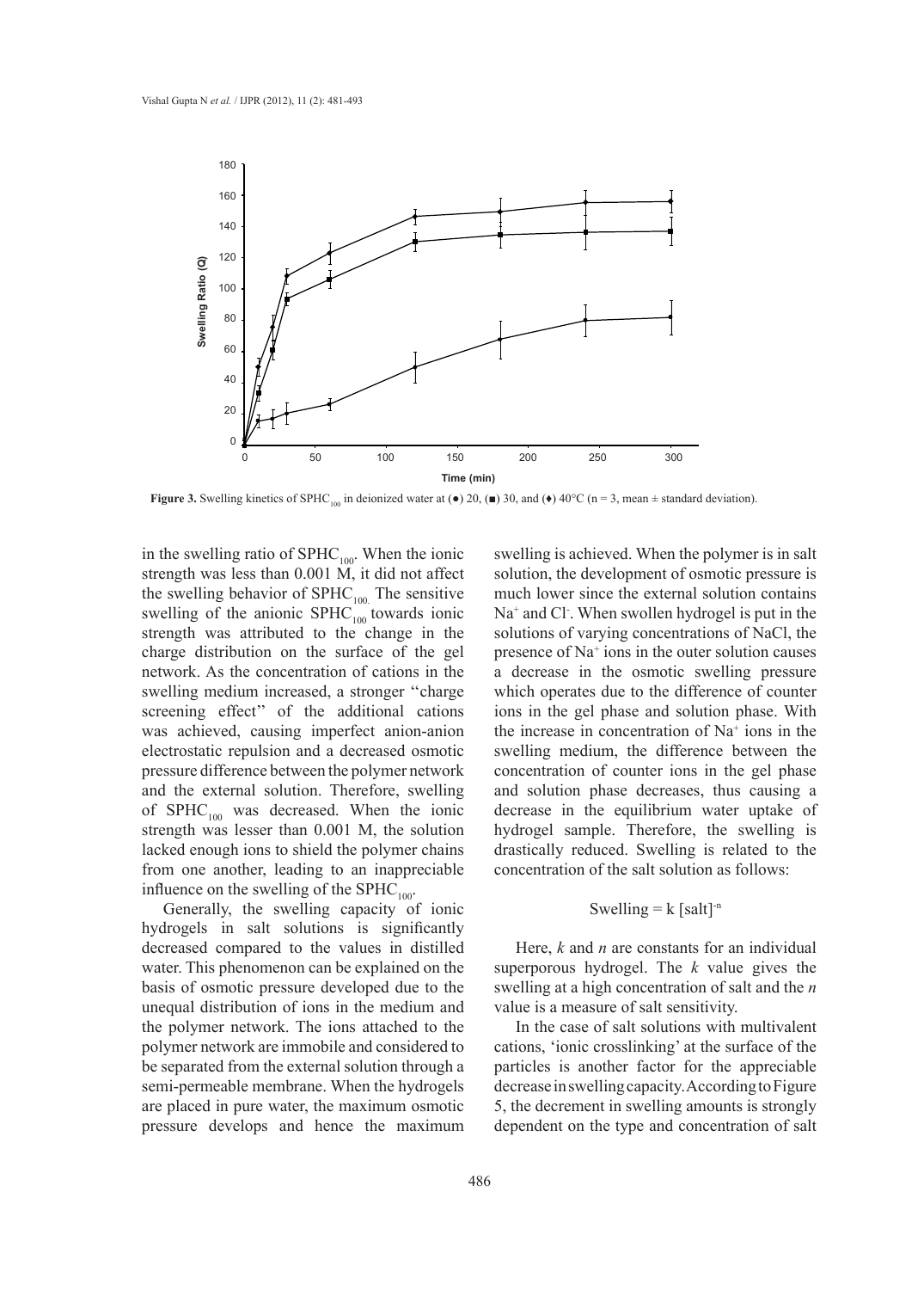

**Figure 4.** Effect of the ionic strength of swelling medium on the swelling kinetics of the SPHC<sub>100</sub> (n = 3, mean  $\pm$  standard deviation).

added to the swelling medium. From Figure 5, it is clear that, at the same concentrations of salt solutions, the swelling ratio decreased with an increment in charge of the metal cations from Na<sup>+</sup> to  $Ca^{2+}$  and  $Al^{3+}$ . With increasing cation charge, the ionic strength of the medium and the degree of crosslinking are increased and the swelling capacity consequently decreases. The role of  $AICI<sub>3</sub>$  salt in decreasing the pH of solution is an additional reason for the lower water uptake of the described hydrogel (35, 36).

# *Effect of pH on the swelling capacity*

In the design of oral delivery of peptide and protein drugs, the formulator must consider that the natural pH environment of gastrointestinal tract varies from acidic in the stomach to slightly alkaline in the intestine. Swelling of  $SPHC_{100}$  in



**Figure 5.** Effect of the NaCl ( $\triangle$ ), CaCl<sub>2</sub> ( $\bullet$ ) and AlCl<sub>3</sub> ( $\Box$ ) on the swelling kinetics of the SPHC<sub>100</sub> ( $n = 3$ , mean  $\pm$  standard deviation).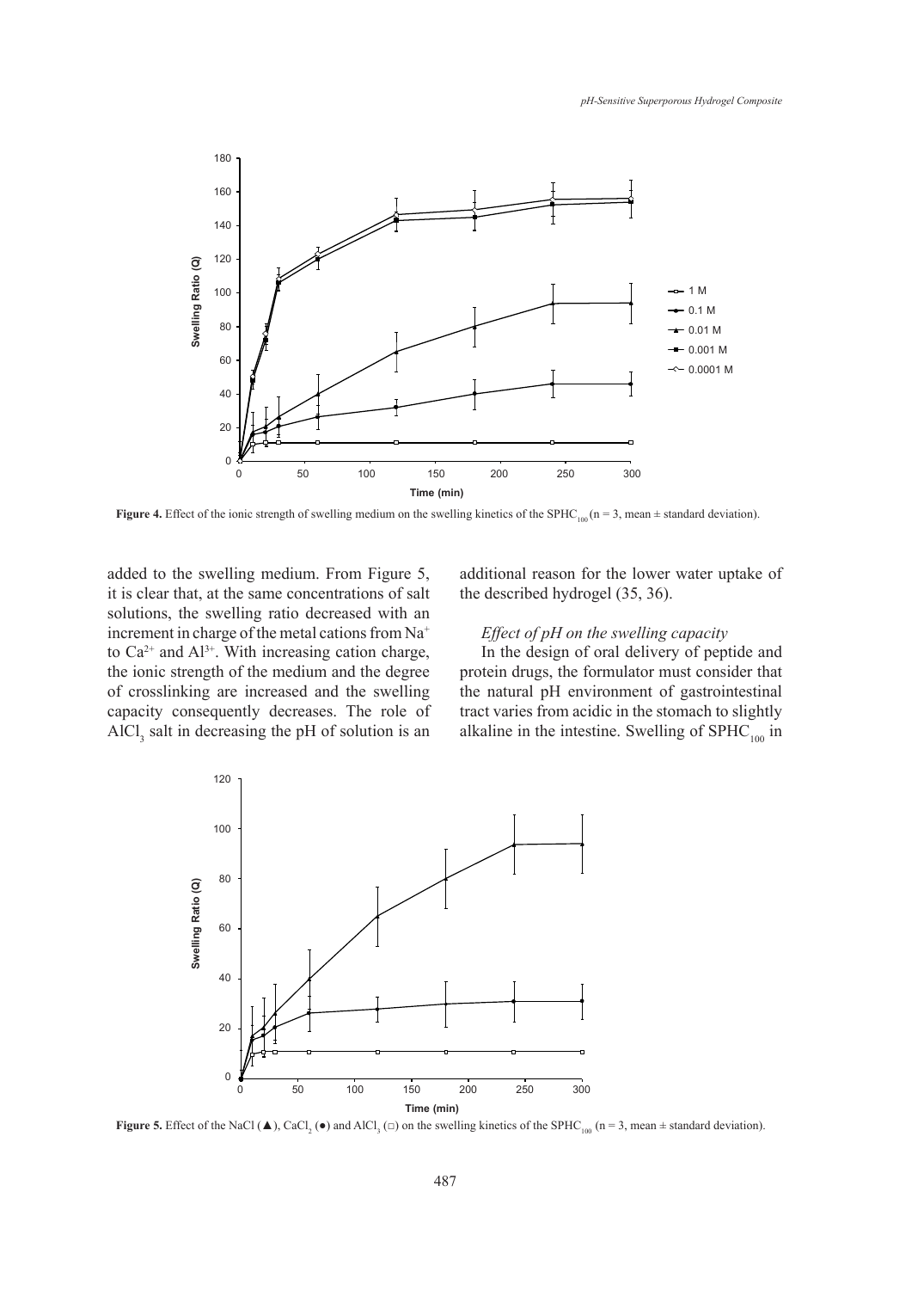

**Figure 6.** Effect of the pH of swelling medium on the swelling kinetics of the SPHC<sub>100</sub> (n = 3, mean  $\pm$  standard deviation).

the pH of 1.0 to 3.0 was minimal. Since the SPH and SPHC were composed of acidic groups which can dissociate or get protonated at some suitable pH of the swelling media, the degree of swelling of  $SPHC_{100}$  underwent appreciable change with external pH. Figure 6 shows the dynamic uptake of SPHC<sub>100</sub> water in the solutions with pH of 1.0, 2.0, 3.0, 4.9, 6.2, and 7.4. At pH of 1.0, 2.0 and 3.0, a slight swelling capacity of the SPHC $_{100}$  was observed due to the protonation of carboxylic groups. At a very acidic condition (pH  $\leq$  3.0), the carboxylic groups on poly (methacrylic acid) were converted to the protonated acid form which resulted in the decreased swelling ratio of the SPHC<sub>100</sub>. As pH exceeded 4.9, some carboxylate groups were ionized and the electrostatic repulsion between the carboxylate groups resulted in an enhancement of the swelling capacity (37). Moreover, the ionization also caused an increase in ion osmotic pressure. These two factors and the capillary wetting of interconnected open pores of  $SPHC_{100}$  were thus responsible for a higher degree of swelling in the medium of pH range from 4.9 to 7.4. When the pH reached 6.2, all the carboxylic groups were converted to the salt form and the maximum swelling was obtained which accounted for similar swelling behaviors at pH of 6.2 and 7.4.

#### *Swelling reversibility studies*

Figure 7 shows the swelling reversibility of the polymers between the solutions with pH of 1.2 and pH of 7.4. Both SPH and  $SPHC_{100}$  were able to quickly absorb and deabsorb the swelling medium upon the pH change from acidic conditions to basic conditions and vice versa. The structure of the polymers with large numbers of pores connected to one another to form capillary channels was favorable for easy diffusion of the swelling medium into the polymeric matrix, thus, contributing to its quick response toward pH change. The time for swelling was longer than that for deswelling of the hydrogels and the swelling rate of  $SPHC_{100}$  in a basic external solution was slower than that of SPH. This might be due to the restricted chain mobility of poly (methacrylic acid-co-acrylamide) P (MAAco-AM), which was anchored at several points through molecular entanglement with the Ac-Di-Sol network, since the fast pH-sensitive behavior of hydrogels was based on the freely mobile side chains (38).

## *Porosity and void fraction measurements*

As shown in Table 1, the Porosity of SPHC was higher than SPH. This is due to the incorporation of the cellulosic fibres of Ac-Di-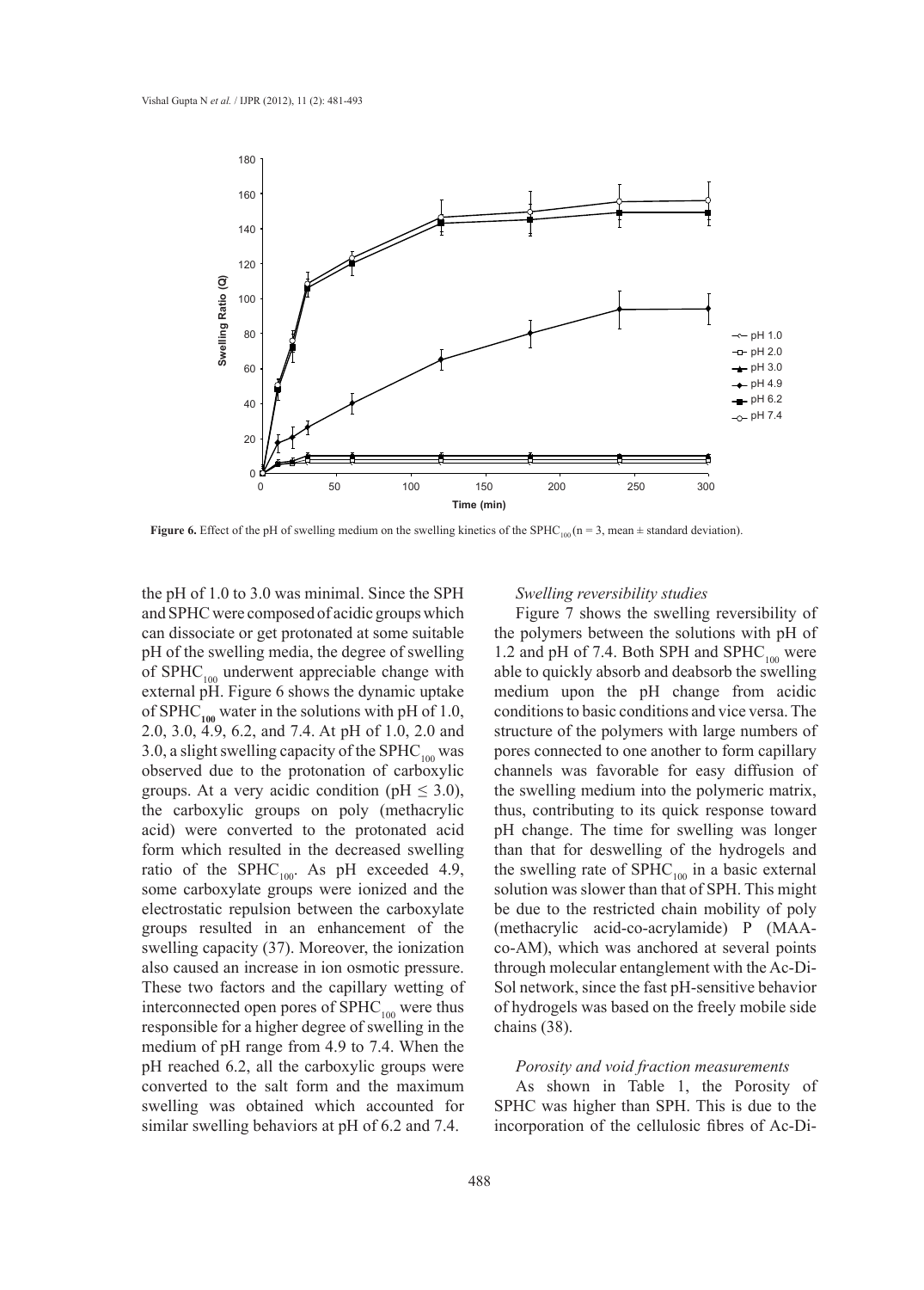

**Figure 7.** Pulsatile pH-dependent swelling behaviors of SPH ( $\blacksquare$ ) and SPHC<sub>100</sub> ( $\Box$ ) at 37°C with alternation of the swelling medium between HCl solution (pH = 1.2) and PBS (pH = 7.4) (n = 3, mean  $\pm$  standard deviation).

Sol within the polymer structure leading to the decrease in the occupied volume. Additionally, the void fraction of the SPHs was decreased with addition Ac-Di-Sol. These results are consistent with the decrease in swelling ratio. The decrease in void volume leaded to a decreased amount of uptake of water into the structure, causing the swelling ratio to decrease in SPHC.

#### *Water retention*

Figure 8 shows that the polymers lost most of the water after exposure to 37°C for 17 h.  $SPHC_{400}$  exhibited slower water loss and a higher amount of retained water in comparison with  $SPHC_{200}$ ,  $SPHC_{100}$  and SPH. This suggested that a higher content of Ac-Di-Sol was favorable for the  $WR_{t}$  of SPHC. WR<sub>t</sub> of the hydrogels could be attributed to the hydrophilic branch chains of P(MAA-co-AM) and Ac-Di-Sol,

which created a hydrophilic environment, thus minimizing water loss from the hydrogel. The interconnected pores allowed the polymer to hold more water by capillary force. The SPHC consisting of Ac-Di-Sol had decreased polymer rigidity, thus improving the resiliency of the polymer in response to the compression and efficiently preventing water loss. Furthermore, entanglement of Ac-Di-Sol and P(MAA-co-AM) led to an enhanced amount of net points and mesh units, which favored entrapment of water. The high water affinity of Ac-Di-Sol could also account for the improved water-retention ability (39).

#### *Mechanical properties*

Appropriate mechanical strength should be provided for SPHs in order of their effective application. Table 2 shows the penetration

**Table 1.** Porosity and void fraction of SPH and SPHCs.  $(n = 3 \text{ mean} \pm \text{ standard deviation})$ .

| <b>Superporous Hydrogels</b> | Porosity $(\% )$ | Void fraction $(mL/g)$ |
|------------------------------|------------------|------------------------|
| <b>SPH</b>                   | $66.3 \pm 3.8$   | $1.14 \pm 0.01$        |
| $SPHC_{100}$                 | $73.2 \pm 4.2$   | $0.93 \pm 0.03$        |
| $SPHC_{200}$                 | $78.6 \pm 1.8$   | $0.85 \pm 0.04$        |
| $SPHC_{400}$                 | $86.4 \pm 2.2$   | $0.72 \pm 0.03$        |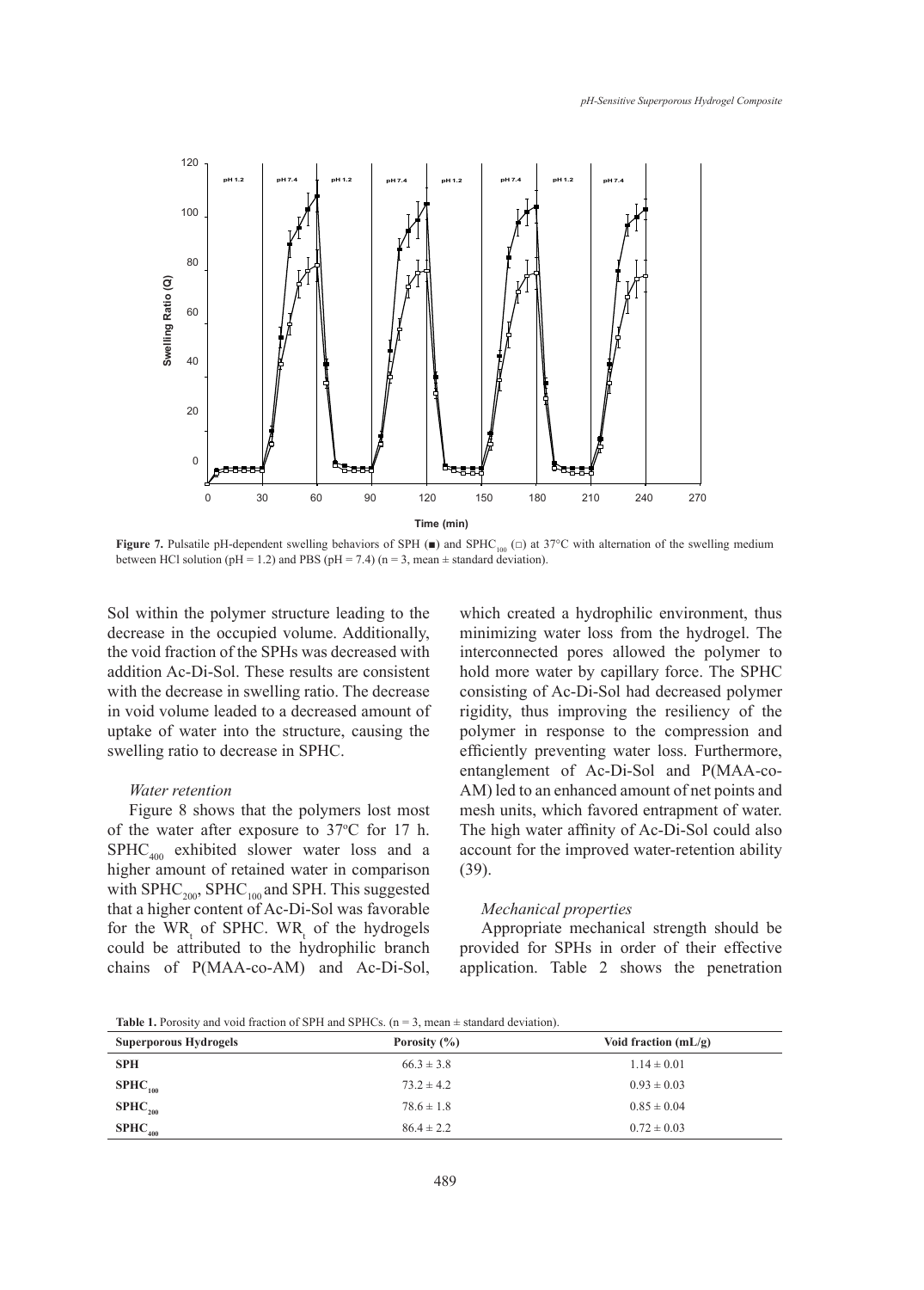

**Figure 8.** Water retention capacity of SPH ( $\bullet$ ), SPHC<sub>100</sub> ( $\bullet$ ), SPHC<sub>200</sub> ( $\bullet$ ) and SPHC<sub>400</sub> ( $\Box$ ) (n = 3, mean  $\pm$  standard deviation). WR<sub>t</sub> is expressed as the percentage of water retained in the polymer at certain time intervals.

pressures of SPH and SPHCs. The results indicate that Ac-Di-Sol increased the penetration pressure values thus increasing the mechanical stability. The presence of Ac-Di-Sol increased the overall cross-linking density of the SPH composite by physical entanglement of the polymer chains with Ac-Di-Sol fibers. When Ac-Di-Sol fibers were added to the monomer solution, they swelled and absorbed the monomer solution. This resulted in physical entanglements of polymer chains through the Ac-Di-Sol fibers. This is expected to share the mechanical load between Ac-Di-Sol fiber and the polymer structure. The entanglement of P(MAA-*co*-AM) chains with Ac-Di-Sol fibers significantly improved the structural integrity of the hydrogel and decreased stress relaxation, which helped enhancing its ability to withstand the pressure.

**Table 2.** Mechanical strength of SPH and SPHCs.  $(n = 3)$ ,  $mean \pm standard deviation$ .

| <b>Superporous Hydrogels</b> | Penetration pressure $(g/cm2)$ |
|------------------------------|--------------------------------|
| <b>SPH</b>                   | $56 \pm 4$                     |
| $SPHC_{100}$                 | $84 \pm 7$                     |
| $SPHC_{200}$                 | $123 \pm 10$                   |
| $SPHC_{400}$                 | $208 \pm 13$                   |

*Fourier transform infrared (FTIR) spectroscopy*

Figure 9 shows the FTIR spectra of MAA, AM and SPHC<sub>100</sub>. The peaks at  $1727 \text{ cm}^{-1}$  in the MAA spectrum and 1738 cm<sup>-1</sup> in the SPHC<sub>100</sub> spectrum correspond to the stretch vibration of -COOH group, confirming the existence of the P(MAA- $co$ -AM) in the SPHC<sub>100</sub>. Peaks at 1660 cm<sup>-1</sup> in the MAA spectra, at  $1648$  cm<sup>-1</sup> in the AM spectra and at 1636 cm<sup>-1</sup> in the SPHC<sub>100</sub> spectra correspond to stretch the vibration of C=C group. However, peak intensities are significantly reduced and locations slightly deflected, which might be attributed to the molecular entanglement between P(MAA-*co*-AM) and Ac-Di-Sol (40, 41).

## *Scanning electron microscopy*

The scanning electron microscopic photograph of SPH and SPHC (Figure 10) clearly shows the presence of large quantities of interconnected pores indicating a superporous structure. As compared to SPH, the SPHC also possesses large quantities of interconnected pores, indicating that the formation of composites would not destroy the superporous structure. The SPH and SPHC had high porosity and this was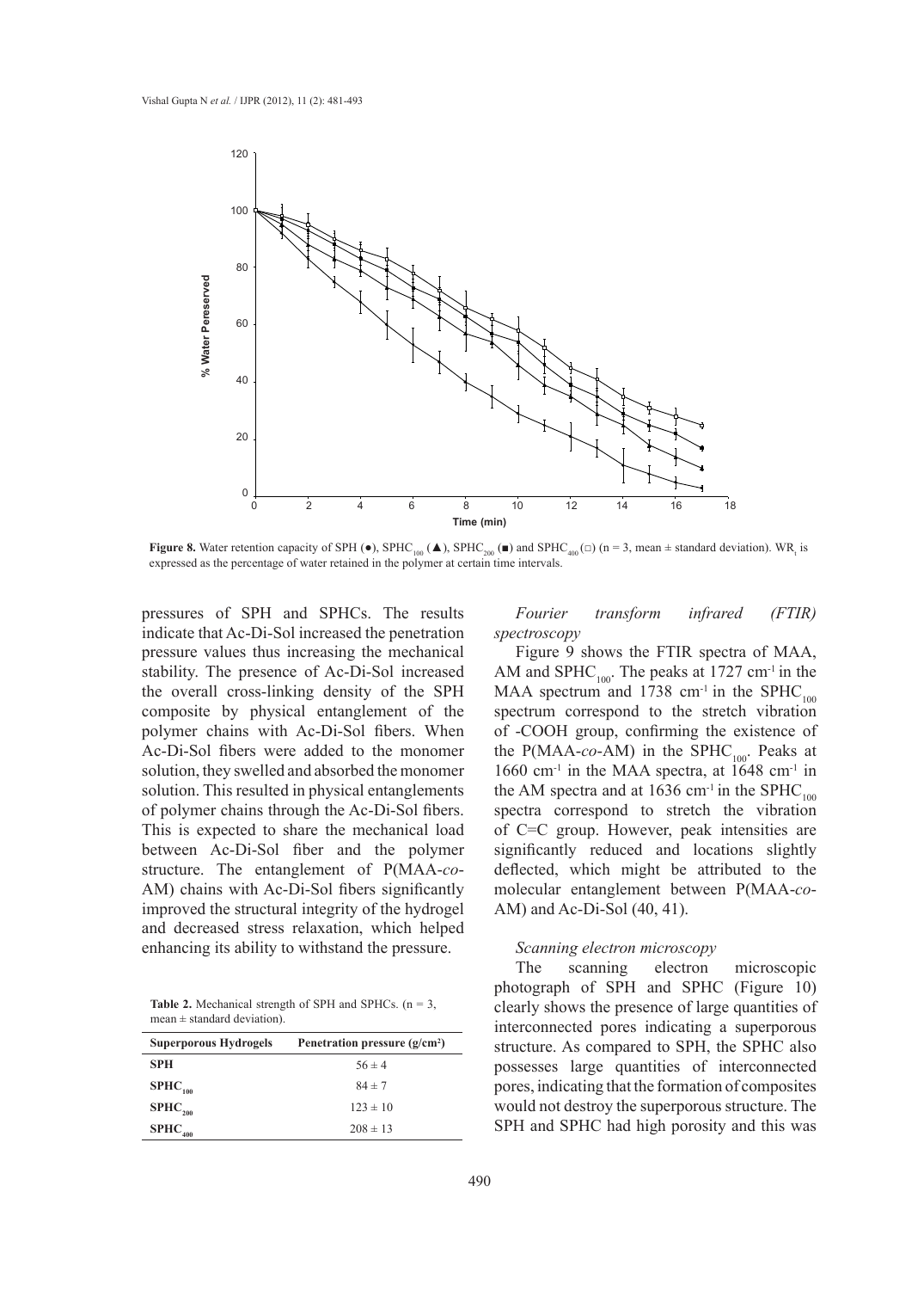

Figure 9. FTIR spectra of (A) Methacrylic acid (B) Acrylamide (C) SPHC100..

responsible for faster swelling of superporous hydrogels when compared to the conventional hydrogels. The SPHC had lesser pores due to the presence of Ac-Di-Sol.

#### **Conclusion**

In the present study, the SPH and SPHC with superporous structures were synthesized through the free radical copolymerization. The polymers had fast swelling rate and high swelling ratio due to the high porosity and interconnection among some of the pores within the polymer that was approved by the SEM images. The swelling of polymers was significantly affected by the external pH, ionic strength, and temperature stimuli. The equilibrium swelling ratios exhibited high values at pH of 6.2 and 7.4 because of the ionization of the -COOH groups in the polymers. SPH showed higher swelling ratio at higher pH in comparison with SPHC. An increase in the ionic strength of the swelling medium from 0.0001 M to 1 M resulted in a decrease in the degree of swelling. The polymers exhibited responsiveness toward temperature changes on account of the increased chain mobility at a higher temperature.



**Figure 10.** Scanning electron microscopic photograph of SPHC and SPH recorded at 80X magnification showing porous surface.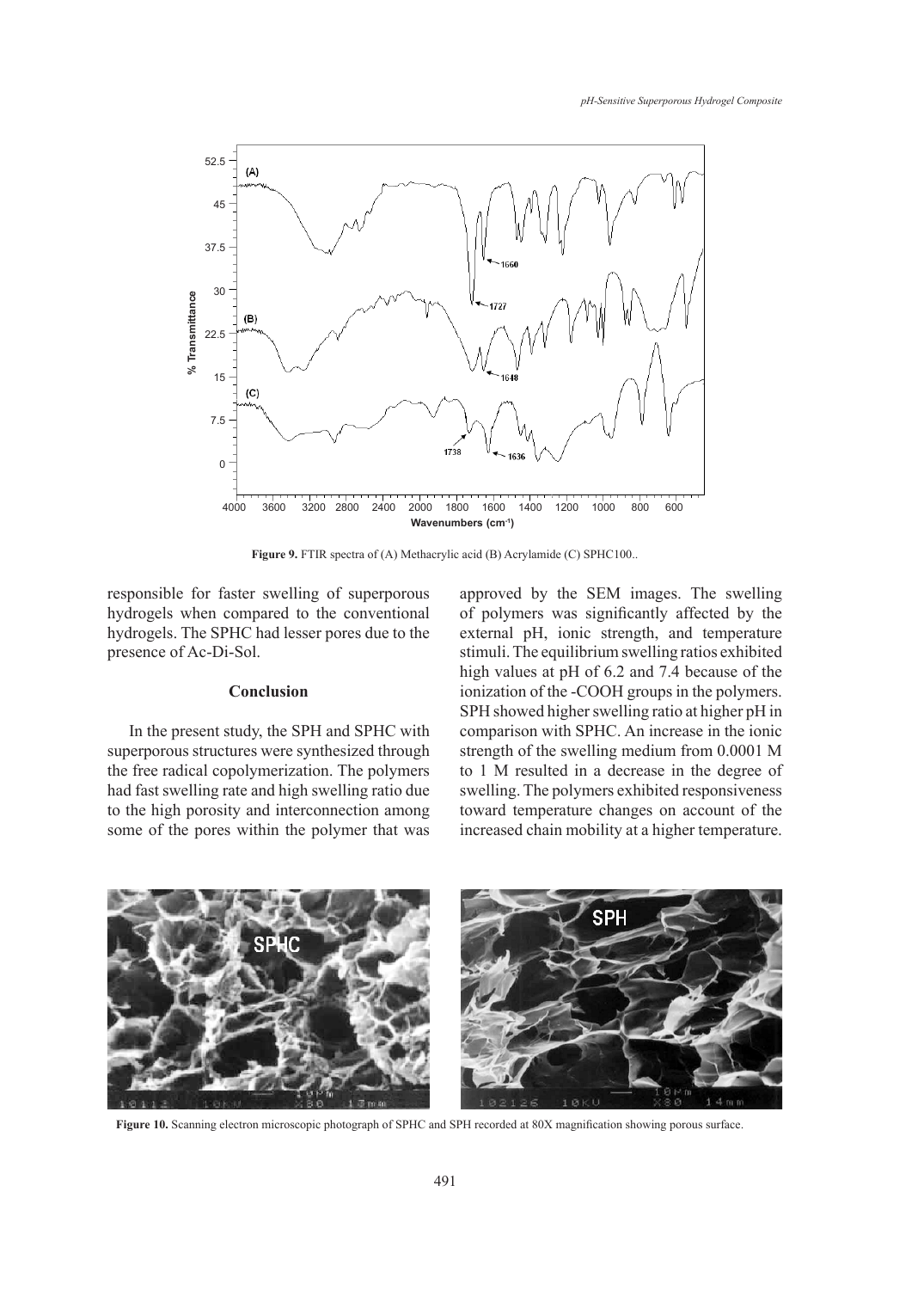Because of the superporous structure, the polymers could also rapidly reach equilibrium swelling and deswelling states with pH changes between acidic and neutral conditions. A higher content of Ac-Di-Sol networks in SPHCs improved the water retention of the polymer in response to the time of exposure. As compared to SPH, the mechanical strength of SPHCs was significantly improved due to the introduction of the Ac-Di-Sol. The mechanical strength of SPHCs was increased with increasing amount of Ac-Di-Sol because of the denser network and the smaller amount of equilibrium water sorption. The unique characteristics of these superporous hydrogels open a new field of application in controlled drug delivery. As the swelling properties of both SPH and SPHC are pH-dependent, these polymers can be used as pH-sensitive drug delivery systems.

#### **Acknowledgments**

The authors thank the JSS Mahavidyapeetha, Mysore and JSS University, Mysore for their valuable support to carry out this research.

#### **References**

- Allan SH. Hydrogels for biomedical applications. *Adv.*  (1) *Drug Deliver. Rev.* (2002) 43: 3-12.
- (2) Chen L, Tian Z and Du Y. Synthesis and pH sensitivity of carboxymethyl chitosan-based polyampholyte hydrogels for protein carrier matrices. *Biomaterials* (2004) 25: 3725-3732.
- (3) Bhattarai N, Ramay HR, Gunn J, Frederick AM and Zhang M. PEG-grafted chitosan as an injectable thermosensitive hydrogel for sustained protein release. *J. Control. Rel*. (2005) 103: 609-624.
- Dubey S and Bajpai SK. Poly(methacrylamide-co-(4) acrylic acid) hydrogels for gastrointestinal delivery of theophylline: Swelling characterization. *J. Appl. Polym. Sci*. (2006) 101: 2995-3008.
- Yoshida R, Uchida K, Kaneko Y, Sakai K, Kikuchi A, (5) Sakurai Y and Okano T. Comb-type grafted hydrogels with rapid deswelling response to temperature changes. *Nature* (1995) 374: 240-242.
- Chu Y, Varanasi PP, McGlade MJ and Varanasi S. pH-(6) induced swelling kinetics of polyelectrolyte hydrogels. *J. Appl. Polym. Sci.* (1995) 58: 2161-2176.
- (7) Firestone BA and Siegel RA. pH, salt and buffer dependent swelling in ionizable copolymer gels: Tests of the ideal Donnan equilibrium theory. *J. Biomater. Sci. Polymer Edn*. (1994) 5: 433-450.
- Mamada A, Tanaka T, Kungwatchakun D and Irie M. (8)

Photoinduced phase transition of gels. *Macromolecules*  (1990) 23: 1517-1519.

- (9) Shiga T, Hirose Y, Okada A and Kurauchi T. Electric field-associated deformation of polyelectrolyte gel near a phase transition point. *J. Appl. Polym. Sci.*  (1992) 46: 635-640.
- $(10)$  Osada Y, Okuzaki H and Hori H. A polymer gel with electrically driven motility. *Nature* (1992) 355: 242- 244.
- $(11)$  Zhong X, Wang YX and Wang SC. Pressure dependence of the volume phase-transition of temperature-sensitive gels. *Chem. Eng. Sci.* (1996) 51: 3235-3239.
- $(12)$  Obaidat AA and Park K. Characterization of protein release through glucose-sensitive hydrogel membranes. *Biomaterials* (1997) 18: 801-806.
- $(13)$  Miyata T, Asami N and Uragami T. A reversibly antigen-responsive hydrogel. *Nature* (1999) 399: 766- 769.
- MA Dabbagh MA, Moghimipour E, Ameri A and (14) Sayfoddin A. Physicochemical characterization and antimicrobial activity of nanosilver containing hydrogels. *Iranian J. Pharm. Res*. (2008) 7: 21-28.
- (15) Peppas NA, Buresa P, Leobandunga W and Ichikawa H. Hydrogels in pharmaceutical formulations. *Eur. J. Pharm. Biopharm*. (2000) 50: 27-46.
- $(16)$  Kost J and Langer R. Responsive polymeric delivery systems. *Adv. Drug Deliver. Rev*. (2001) 46: 125-148.
- $(17)$  Qui Y and Park K. Environment-sensitive hydrogels for drug delivery. *Adv. Drug Deliver. Rev*. (2001) 53: 321-339.
- (18) Kaneko Y, Sakai K, Kikuchi A, Yoshida R, Sakurai Y and Okano T. Influence of freely mobile grafted chain length on dynamic properties of comb-type grafted poly(N-isopropylacrylamide) hydrogels. *Macromolecules* (1995) 28: 7717-7723.
- $(19)$  Chen J, Park H and Park K. Synthesis of superporous hydrogels: Hydrogels with fast swelling and superabsorbent properties. *J. Biomed. Mater. Res. A*. (1999) 44: 53-62.
- (20) Park K. Superporous hydrogels for pharmaceutical and other applications. *Drug Deliver. Technol*. (2002) 38: 40-44.
- $(21)$  Dorkoosh FA, Brussee J, Verhoef JC, Borchard G, Rafiee-Tehrani M and Junginger HE. Preparation and NMR characterization of superporous hydrogels (SPH) and SPH composites. *Polymer* (2000) 41: 8213-8220.
- (22) Dorkoosh FA, Verhoef JC, Borchard G, Rafiee-Tehrani M and Junginger HE. Development and characterization of a novel peroral peptide drug delivery system. *J. Control. Rel*. (2001) 71: 307-318.
- (23) Dorkoosh FA, Borchard G, Rafiee-Tehrani M, Verhoef JC and Junginger HE. Evaluation of superporous hydrogel (SPH) and SPH composite in porcine intestine *ex-vivo*: assessment of drug transport, morphology effect, and mechanical fixation to intestinal wall. *Eur. J. Pharm. Biopharm*. (2002) 53: 161-166.
- (24) Dorkoosh FA, Setyaningsih D, Borchard G, Rafiee-Tehrani M, Verhoef JC and Junginger HE. Effects of superporous hydrogels on paracellular drug